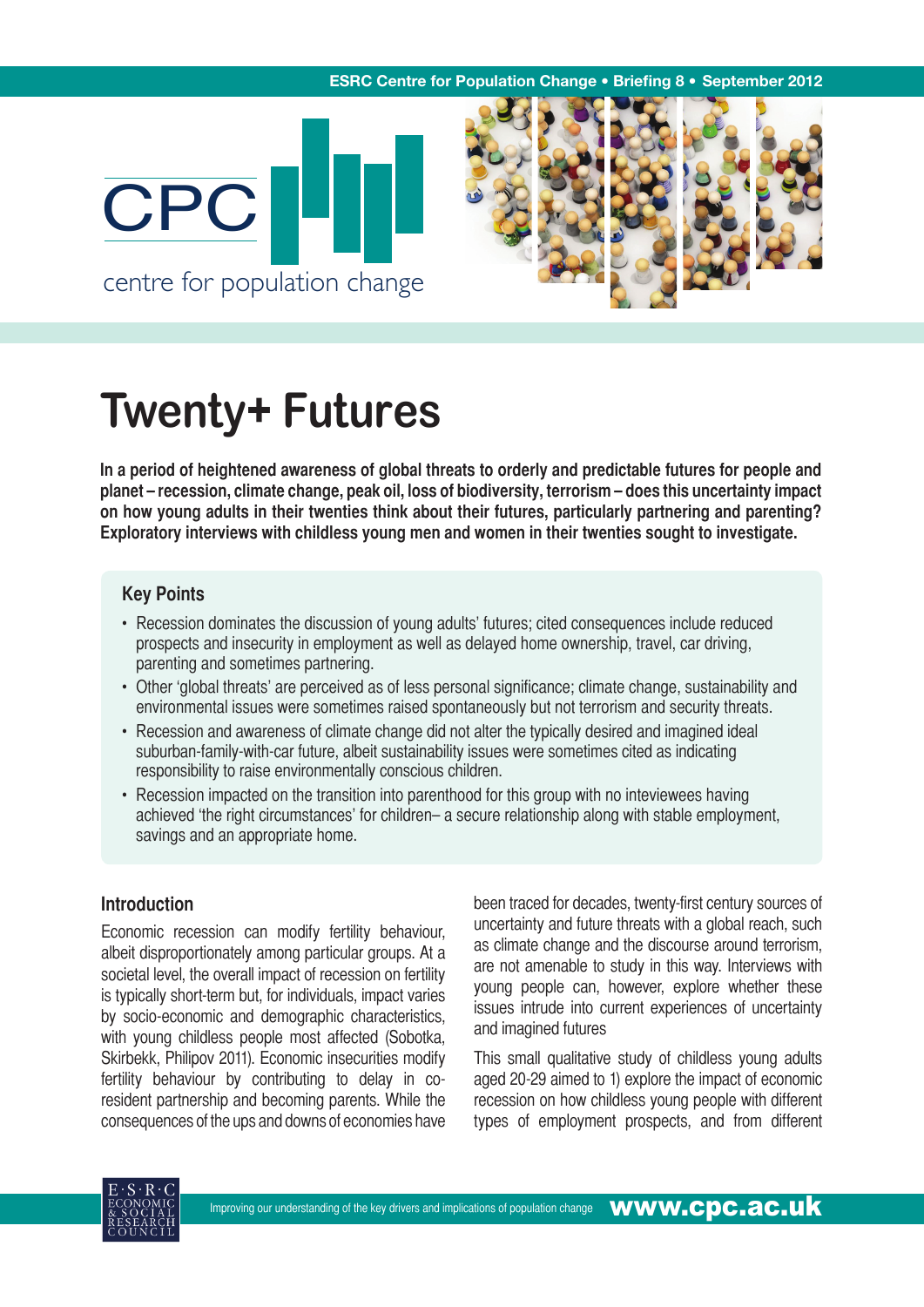social class backgrounds, are thinking about their futures as partners and parents 2) explore whether other 'global threats' (such as terrorism, climate change and sustainability/environmental issues) intrude into childless young people's thinking about their futures as partners and parents. The sample deliberately excluded parents, to focus on young adults for whom there is uncertainty about becoming parents. Similarly, those who were married, or in a civil partnership, were excluded. Cohabiting couples were included; although cohabiting can indicate life-long commitment, this is not always the case.

Participants were recruited through further and higher education institutions, employers, an unemployment agency and personal contacts. All interviewees were living in urban Scotland and received their school education in the UK. The sample was heterogeneous in educational qualifications, occupational histories and social class background. Following sensitising group discussions with young adults, 35 in-depth interviews were conducted. All interviews were audio recorded, transcribed and anonymised before being thematically analysed and coded.

#### **Main findings**

#### **Employment and economic insecurity dominates other uncertainties**

Other themes of global insecurity were muted in comparison. Climate change, sustainability and environmental issues were sometimes raised spontaneously but terrorism and security threats were only discussed as a result of direct questions. Many young people had a strong sense of the future being on hold because of economic insecurities. This was particularly so among those experiencing unemployment but many of those in jobs and higher education felt their career mobility and promotion prospects were diminished.

#### **Comparisons with past generations**

A sense of historical or generational time could modify how people saw recession with some referring to the cyclical nature of it and stressing it would pass, but others feeling that their generation was particularly unfavoured: 'we've got student debts to pay off, trying to save up for a house, trying to save up for our children's university fees' (Fran, 26yr old, employed professional living with partner).

#### **Housing**

Very few of the interviewees owned their own homes although most wanted home ownership to be an aspect of their future. Disappointment at not yet being 'on the property ladder' varied with social class background. For example, Sarah, a middle-class graduate in her late twenties in a career job and living with her boyfriend felt she should be a home owner. They had been unable to accumulate the 'quite horrendous' amount of savings for a deposit as her boyfriend struggled to find an appropriate graduate job. On the other hand, Lynsey, working-class, in her early twenties, also employed and living with a partner, expressed relief at not having a mortgage to worry about during a period of recession.

#### **Mobility**

Plans for travel as well as car ownership were also modified by economic uncertainty. Only three of the interviewees were registered keepers of cars and over half of the participants lacked a full driving licence. Those who had learned to drive had typically done so with family support. All acknowledged the importance of driving, anticipating potential future disadvantage and social exclusion without this skill. Environmental reasons for choosing not to drive were rare although many respondents claimed that when they did come to drive they would be mindful of the environment.

#### **The importance of family support**

Young adults' families were often referred to as background security by interviewees, particularly parents' willingness to provide financial assistance and hospitality in the parental home. For example, unemployed Kate, who became an early home owner before losing her job, noted: 'even if the worst happened and I couldn't pay my mortgage and my house was repossessed, I wouldn't be homeless ever. Like, I know my mum would take me in'. One interviewee was willing to take the risk of a career break for travel because of family support. The few interviewees who felt they could not turn to their family for support had neither a mortgage nor a car and were preoccupied with their vulnerability in the face of rising costs.

#### **Imagined ideal futures; Partnering and parenting**

The sense of delayed future created by recession impacted on parenting for this group. All but three wanted children. None had achieved what most saw as the right circumstances– a secure relationship, stable employment, savings and an appropriate home. Un-partnered unemployed respondents felt they had significantly reduced prospects of finding partners and some young men were particularly anxious because of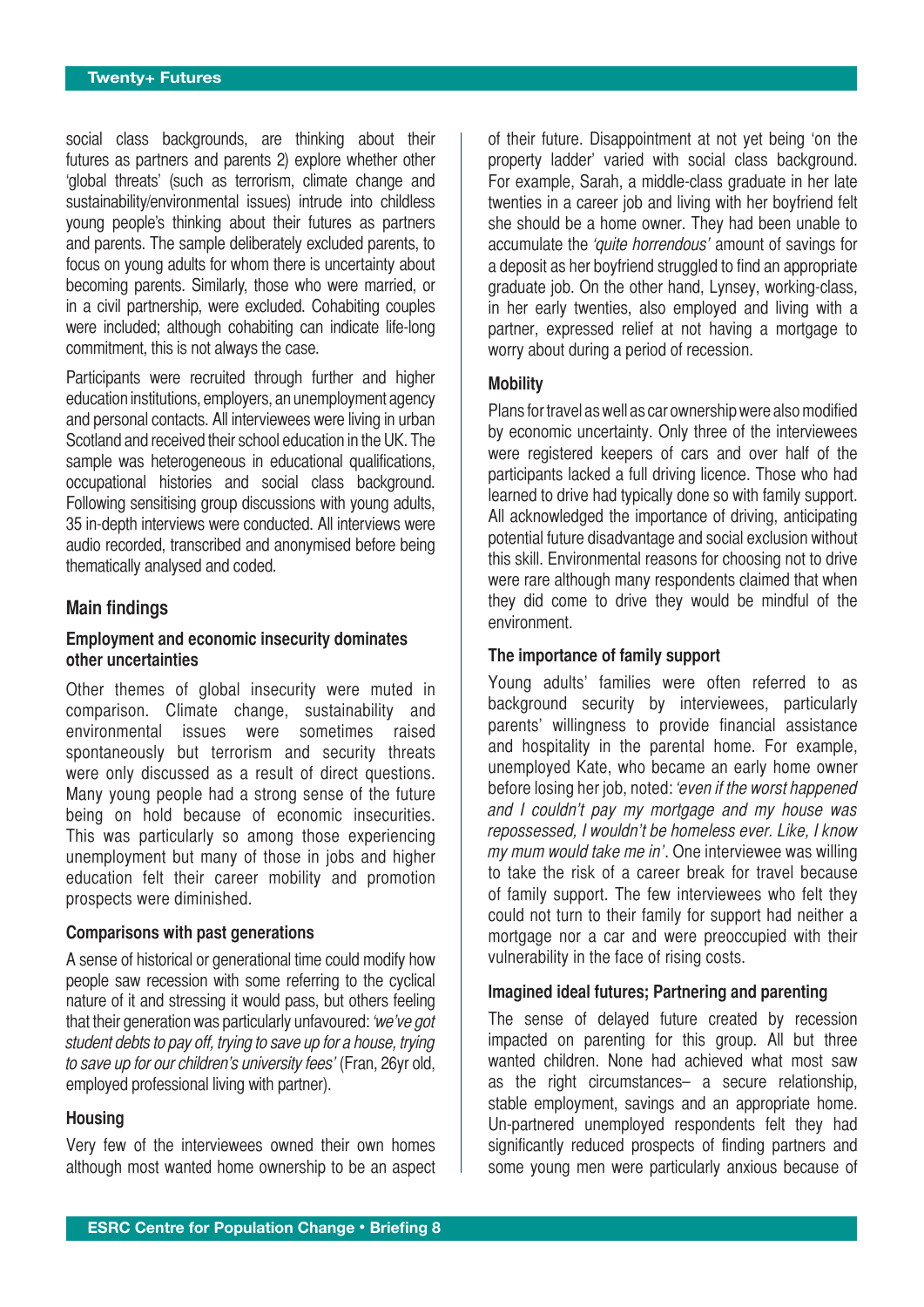the conventional link between earnings and the male role. However, many interviewees remained optimistic that such difficulties would be resolved within five years.

For many the ideal place for future family life was in the countryside or leafy suburbs. A romantic image of childhood with access to space and safety from danger, enabling freedom to roam was a repeated element of this vision. A few acknowledged the contradiction of associated dependence on cars to transport children and commute to employment. A willingness to rethink this picture was occasionally in evidence, with some citing peers successfully bringing up a child outside the ideal. Only one respondent cited a view of the future of the planet as unsuited to 'bringing children into the world' whereas several respondents stressed a sense of duty to bring up children with heightened awareness of the need to sustain the planet.

### **Policy Implications**

The economic uncertainty of recession is the only global threat that looms large in the accounts of these childless young adults in their twenties. It creates a sense of reduced prospects and insecurity in employment, and delay of home ownership, travel, car driving, parenting and sometimes partnering. Despite this, neither recession, nor a more muted awareness of climate change and sustainability issues, radically alters the imagined futures which are often seen as currently 'on hold'.

Young people's main priorities were securing or retaining employment and affordable housing.

While the support of parents provided a mitigating sense of security during economic uncertainty for most young adults, this was not so for all. The vulnerability of those who lack family support will be increased by policies which reduce young adults' entitlement to benefits and income support.

Those in jobs wishing to own their home in preparation for parenthood report struggling because of the size of deposit required and some, particularly those from working-class backgrounds, retreat from home ownership because of fear of redundancy, unmanageable debt and home repossession.

Delaying car driving contributes to achieving carbon reductions, albeit due to recession not environmentalism. Most young people anticipate future driving and fear social exclusion without this skill but, exceptionally, some are proud to manage without a car and some plan to become environmentally aware drivers. The ideal imagined future family home is premised on often unacknowledgedcarbon-intensive commuting but willingness to rethink is occasionally in evidence. Policies supporting child safety and child friendliness in inner cities and on public transport might contribute to changing imagined ideal parenting environments with positive effects on carbon footprints and fertility.

#### **Reference**

Sobotka, T., Skirbekk, V. and Philipov, D. 'Economic Recession and Fertility in the Developed World'. Population and Development Review 37: 267-306.